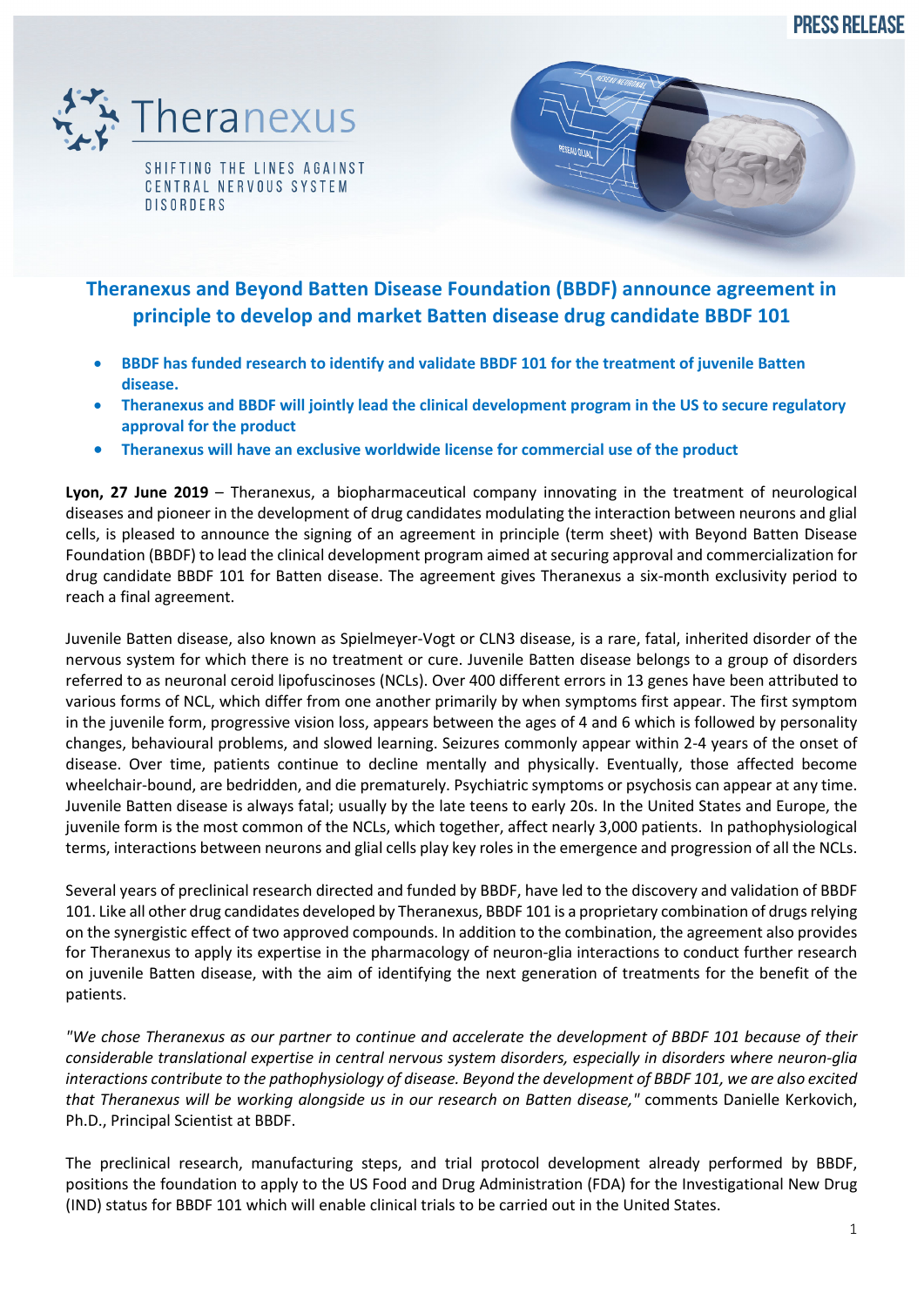

The trial currently under discussion with the FDA will include safety and pharmacokinetics evaluations as well as assessment of BBDF 101 efficacy as compared with available natural history data. The natural history data is coming from cohorts of patients monitored by University Medical Center Hamburg-Eppendorf, the University of Rochester Batten Center and the National Institutes of Health (NIH). Texas Children's Hospital (TCH), the fourth largest pediatric hospital in the US, located in Houston, Texas will be the primary investigation center for the trial, and Dr. Gary Clark, Chief of Child Neurology and a key opinion leader on NCLs, will be the principal investigator.

*"I am delighted to be able to start work soon on the clinical development of BBDF 101 alongside BBDF and Theranexus. The work done by my fellow scientists at the Jan and Dan Duncan Neurological Research Institute at TCH, which is also part of Baylor College of Medicine, has already demonstrated BBDF 101's potential for juvenile Batten disease. Demonstrating efficacy in patients is the final stage before the drug will be made available to all Batten disease patients, who currently have no therapeutic options,"* comments Gary Clark, Chief of Child Neurology at Texas Children's Hospital.

Success in this trial might lead directly to FDA approval, and the drug is set to benefit from all the regulatory incentives applied for the approval of drugs addressing severe pediatric orphan diseases. Once marketing approval will be granted, Theranexus will lead the marketing process and BBDF will be interested in the additional value creation through milestone payments and royalties on future sales.

*"As a parent and representative for all of the patients and families that we support, who currently have no treatment for this terrible disease, this agreement will help us speed up the development process and tap into Theranexus' resources and expertise to bring BBDF 101 to clinical trials. This is an important partnership and step towards bringing treatment to all of our kids,"* says Craig Benson, Chairman of BBDF and the father of a young patient with Batten disease.

*"We are delighted to be embarking on this partnership with BBDF and we thank them for placing their trust in us. The quality of the preclinical research on BBDF 101 that BBDF has already conducted with the Jan and Dan Duncan Neurological Research Institute at Texas Children's Hospital and Evotec Worldwide, and their collaboration with the NIH Clinical Care Center for the clinical trial, demonstrates the professionalism of their approach and the potential of this drug candidate. We are very proud that Theranexus will have the chance to contribute to the development of a treatment for this fatal childhood disease. This new active ingredient is also a great opportunity to increase the company's value creation potential, as due to its coherence and complementarity with our current developments, the BBDF 101 combination will boost our portfolio of clinical drug candidates, particularly on the US market. This partnership also provides an opportunity to extend our approach based on neuron-glia interactions to lysosomal disorders such as Batten disease."* explains Franck Mouthon, Chairman of Theranexus.

For more information on Theranexus : https://www.theranexus.com/images/pdf/Investor\_presentation\_062019.pdf

#### **About Beyond Batten Disease Foundation**

Beyond Batten Disease Foundation (BBDF) is the world's largest nonprofit organization dedicated to funding research for a treatment and cure for juvenile (CLN3) Batten disease. Since its inception in 2008, over \$35 million has been invested in research by leveraging donations, co-funding and strategic partnerships. BBDF is spearheading a unique, cohesive strategy, incorporating independent scientific resources and collaboration with related organizations to drive research in juvenile Batten Disease. Today there is a treatment in sight. BBDF funded research has discovered a drug that slows the progression of the disease in Batten models and is pursuing an FDA approved clinical trial. More information can be found at www.beyondbatten.org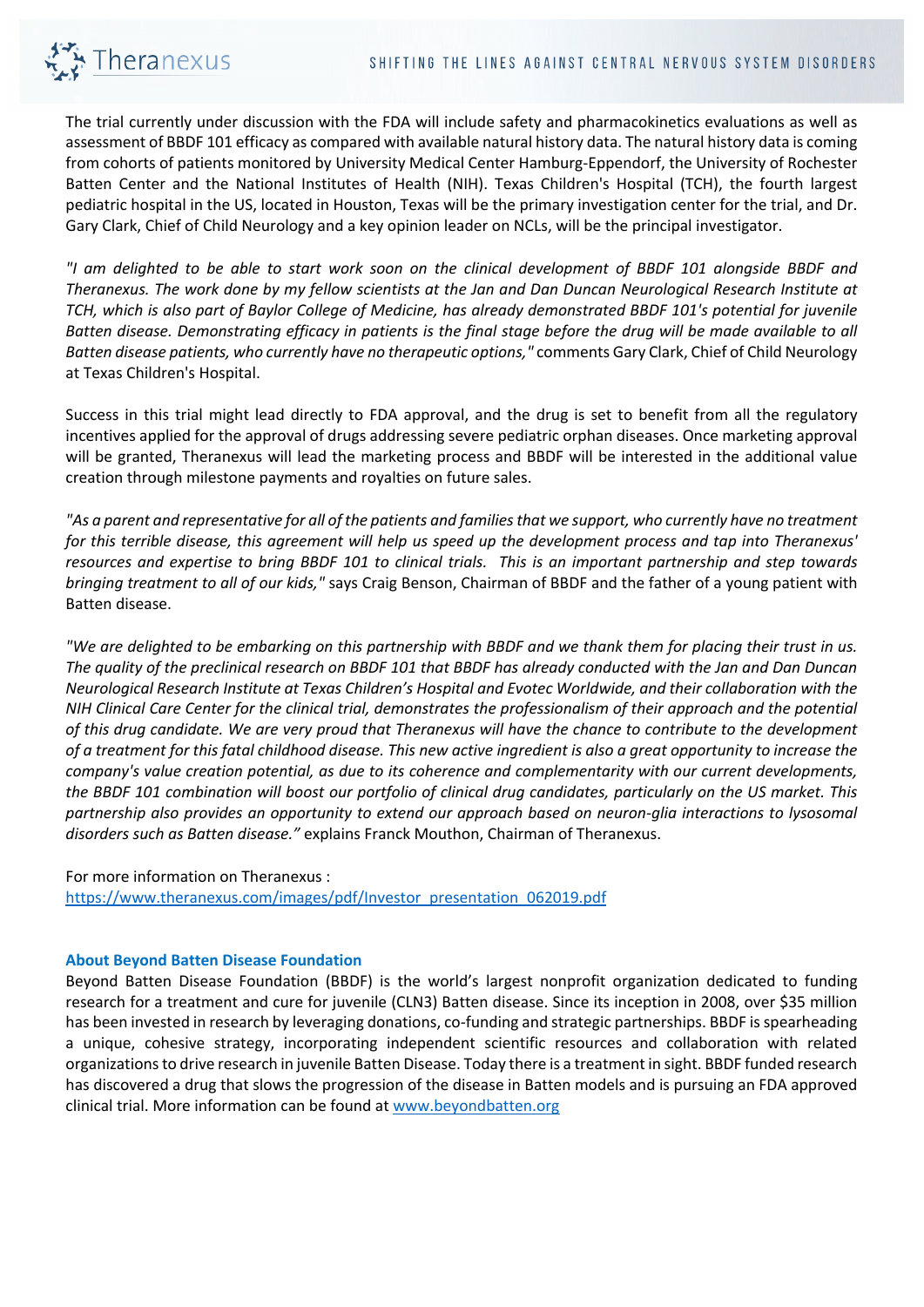

## ABOUT THERANEXUS

Theranexus is a clinical-stage biopharmaceutical company that emerged from the French Alternative Energies and Atomic Energy Commission (CEA) in 2013. It develops drug candidates for the treatment of nervous system diseases. Theranexus identified the key role played by non-neuronal cells (also known as "glial cells") in the body's response to psychotropic drugs (which target the neurons). The company is a pioneer in the design and development of drug candidates affecting the interaction between neurons and glial cells. Theranexus has 3 ongoing clinical development programs: THN 102, currently undergoing Phase II clinical trials, aimed at treating daytime sleepiness in Parkinson's disease patients, THN 201 undergoing Phase Ib trials, designed to treat cognitive disorders in patients with Alzheimer's disease, and THN 101, undergoing Phase Ia trials in patients with neuropathic pain. The unique, patented technology used by Theranexus is designed to improve the efficacy of psychotropic drugs already approved and on the market, by combining them with a glial cell modulator. This strategy of combining its innovations with registered drugs means Theranexus can significantly reduce development time and costs and considerably increase the chance of its drugs reaching the market.

The proprietary, adaptable Theranexus platform can generate different proprietary drug candidates offering high added-value for multiple indications.

Theranexus is listed on the Euronext Growth market in Paris (FR0013286259- ALTHX).

More information at: www.th



#### **Contacts**

**THERANEXUS Thierry Lambert** Chief Financial Officer investisseurs@theranexus.fr

#### **FP2COM**

**Florence Portejoie** Media Relations + 33 (0)6 07 76 82 83 fportejoie@fp2com.fr

### **BEYOND BATTEN DISEASE FONDATION Mary Beth Kiser** President and CEO Mbkiser@beyondbatten.org

**ACTUS finance & communication Caroline Lesage / Théo Martin** Investor Relations +33 (0)1 53 67 36 79 / +33 (0)1 53 67 36 75 theranexus@actus.fr